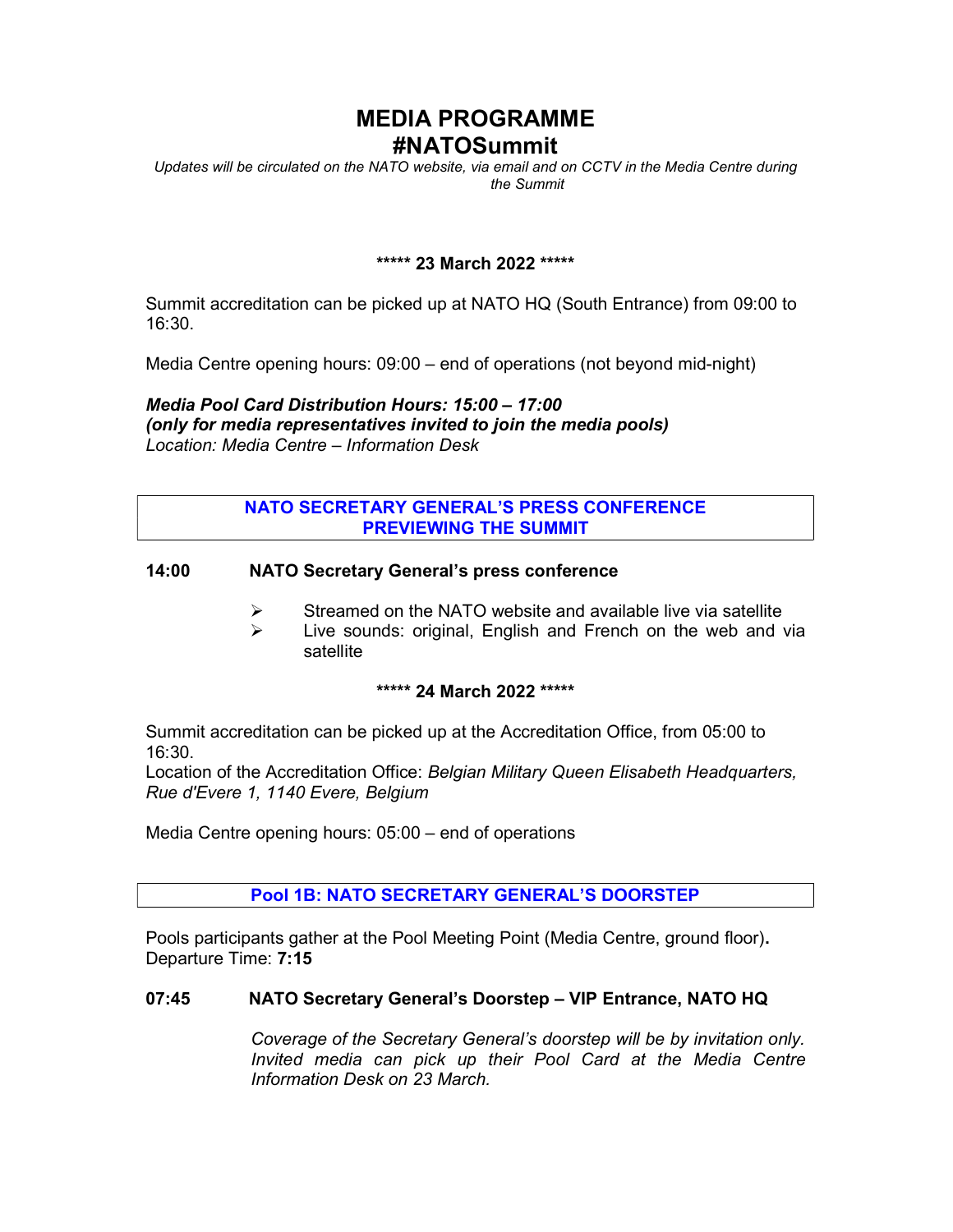- $\triangleright$  Broadcast live on CCTV network and streamed on nato.int
- $\triangleright$  Available live via satellite and clean to the Radio/TV booths
- Live sounds: Original, English, French, Russian and Ukrainian

#### POOL 1A and 1B: ARRIVALS AND DOORSTEPS

Pools participants gather at the Pool Meeting Point (Media Centre, ground floor). Departure Times: 7:15 and every 20 minutes until 9:30

#### 08:00 – 10:00 Arrivals and doorsteps – VIP Entrance, NATO HQ

Upon arrival, some leaders will use the doorstep opportunity to address media. Coverage of the arrivals and doorsteps will be by invitation only, with rotation. Invited media can pick up their Pool Card at the Media Centre Information Desk on 23 March, or through the national delegations.

- **► Broadcast live on CCTV network and streamed on nato.int**
- $\triangleright$  Available live via satellite and clean to the Radio/TV booths and feed distribution points
- $\triangleright$  Available live in original sound only

#### POOL 2: FAMILY PHOTO

Pools participants gather at the Pool Meeting Point in the Media Centre, ground floor. Departure time: 09:15

#### 09:45 Family photo

Official photo of the NATO Secretary General and Heads of State and Government in the NATO Conference Centre. Pool cards will be distributed at the Media Centre Information Desk on Wednesday to a very limited number of international photo agencies.

- $\triangleright$  Broadcast on CCTV network and streamed on nato.int
- Available on satellite and to the Radio/TV booths; ambient sound

POOL 4A, 4B and 4C: MEETING OF THE NORTH ATLANTIC COUNCIL AT THE LEVEL OF HEADS OF STATE AND GOVERNMENT

Pools participants gather at the Pool Meeting Point in the Media Centre, ground floor. Departure Time: 09:30